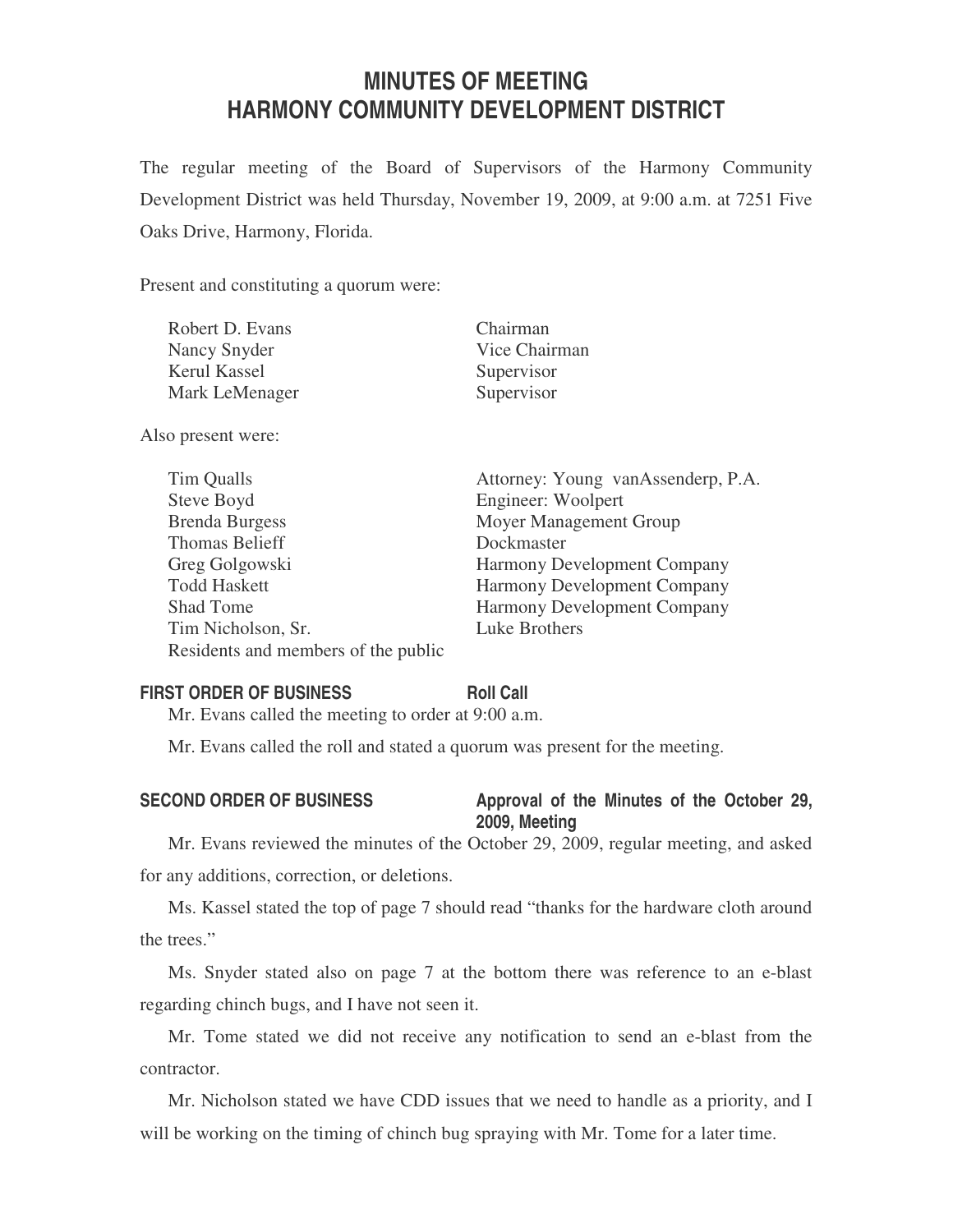On MOTION by Mr. LeMenager, seconded by Ms. Kassel, with all in favor, approval was given to the minutes of the October 29, 2009, regular meeting, as amended.

#### **THIRD ORDER OF BUSINESS District Manager's Report**

### **A. Financial Statements**

Ms. Burgess reviewed the financial statements, included in the agenda package and available for public review in the District Office during normal business hours.

Mr. LeMenager stated we are going to be reinvesting our funds in the debt service and capital projects funds in the amount of \$3 million. Do you know what kind of rate we will get?

Ms. Burgess stated I do not know. I will ask the accounting manager if he has an update, and I will email that to all of you.

Ms. Kassel stated on the 2001 debt service fund, we received revenue that we were not expecting to receive this early. The actual amount is much higher than the year-todate budget figure and I am wondering why that is. Were we paid something in advance?

Ms. Burgess stated I am not sure. They may assume that since we do not start receiving any tax disbursements until December, they do not accrue anything until December. We bill the developer on a monthly basis, and it appears we collected that, but for some reason, the accountant did not accrue that amount, which they should be accruing one-twelfth of the balance. I do not believe they are accruing that the way they should. I will check into this also and email the answer to that question to the Board.

### **B. Invoice Approval #115 and Check Run Summary**

Ms. Burgess reviewed the invoices and check summary, which are included in the agenda package and available for public review in the District Office during normal business hours, and requested approval.

Mr. LeMenager stated one of our constituents mentioned something to me and I started looking at what we are spending our money on. We are spending a lot of money every month just maintaining the boats. I am starting to wonder if we actually need this many boats. If we look at usage as provided in the monthly boat report, do we ever have two being used at once? This is another month where we are spending \$2,300. I am not saying to get rid of them; perhaps we put a couple in dry dock until the community grows.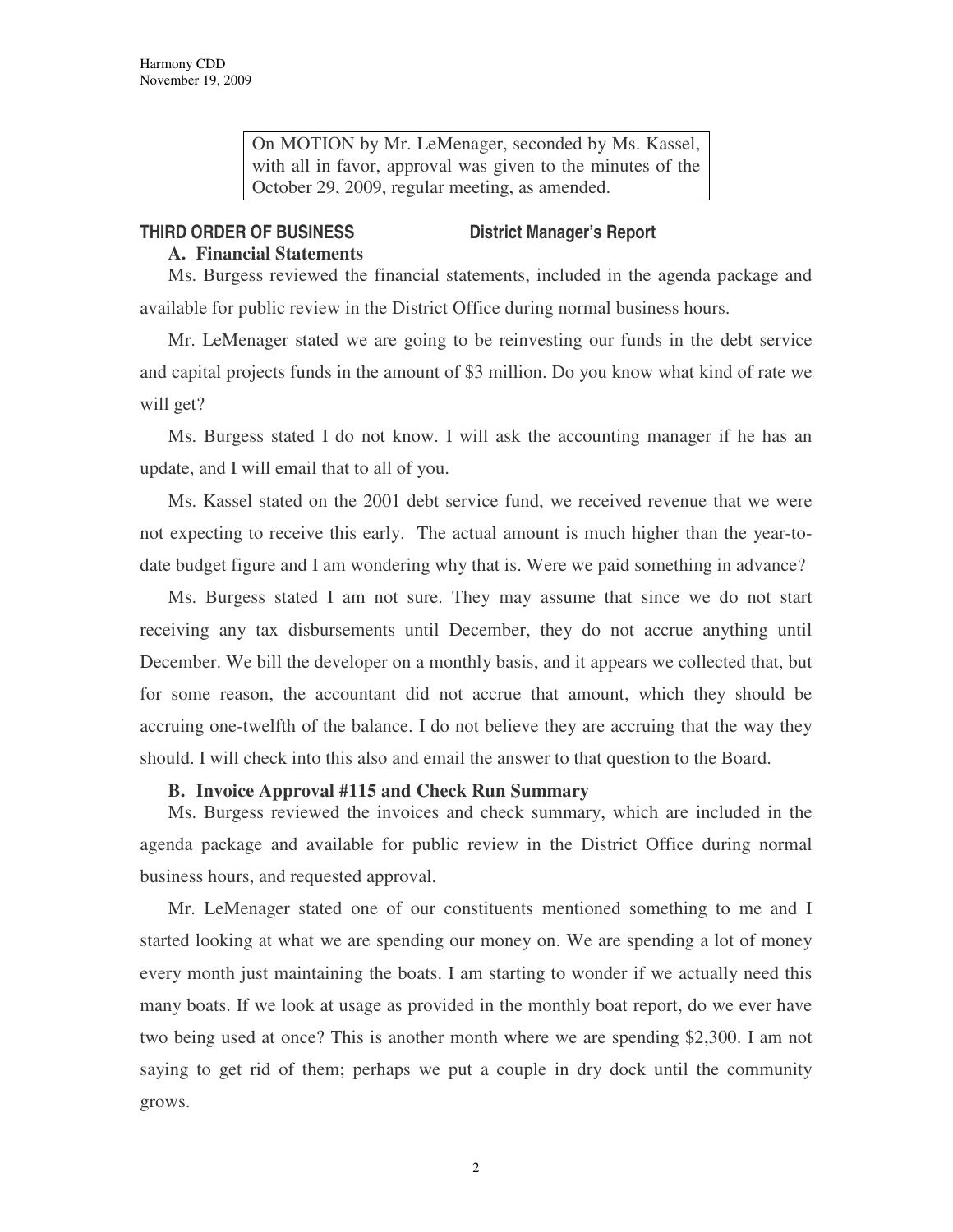Ms. Kassel stated this month was a lot cooler and people may not be using them as much. I wonder if anyone has looked into leasing boats instead of owning and maintaining them ourselves. Could that be a more cost-effective and less-troublesome option?

> On MOTION by Ms. Snyder, seconded by Mr. LeMenager, with all in favor, approval was given to the invoices as presented.

### **C. Public Comments/Complaints**

Ms. Burgess reviewed the complaint log as contained in the agenda package and is available for public review in the District Office during normal business hours.

Ms. Snyder stated there are two HOA issues on the log. Were they forwarded to the HOA?

Ms. Burgess stated yes, they were forwarded to Mr. Tome. Because we took the phone call, we logged it in. We did want to note on the log that we are not going to provide any follow up because it is not a CDD issue.

Ms. Kassel stated two months ago there was an issue called in where someone requested compensation because he had replaced his sod for chinch bugs.

Mr. Tome stated a resident sent an email saying that his yard was now infected but nothing has ever come from it again.

Ms. Kassel stated I do not see it on this log. We wanted to see the last few months of issues so we could see if issues came up, we could see a history.

# **D. Consideration of Resolution 2010-01 Amending the General Fund Budget for Fiscal Year 2009**

Ms. Burgess reviewed Resolution 2010-01 amending the general fund budget for fiscal year 2009. We have 60 days after the close of the prior fiscal year to do any amendments to your budget. The Auditor General requires us to do that if you exceed any of your budget line items. Because we awarded a new landscaping contract and we revised some of the budget line items, some numbers were off. As you review the attachment to the Resolution, some of the numbers that we spent monies on last fiscal year were zero because you did not have those particular line items. We wanted to cleanup those line items and going forward, you will have all of those line items in the budget. We also exceeded the budgeted amounts for attorney and engineering fees, as well as a couple other line items. We need to move some of the monies around from line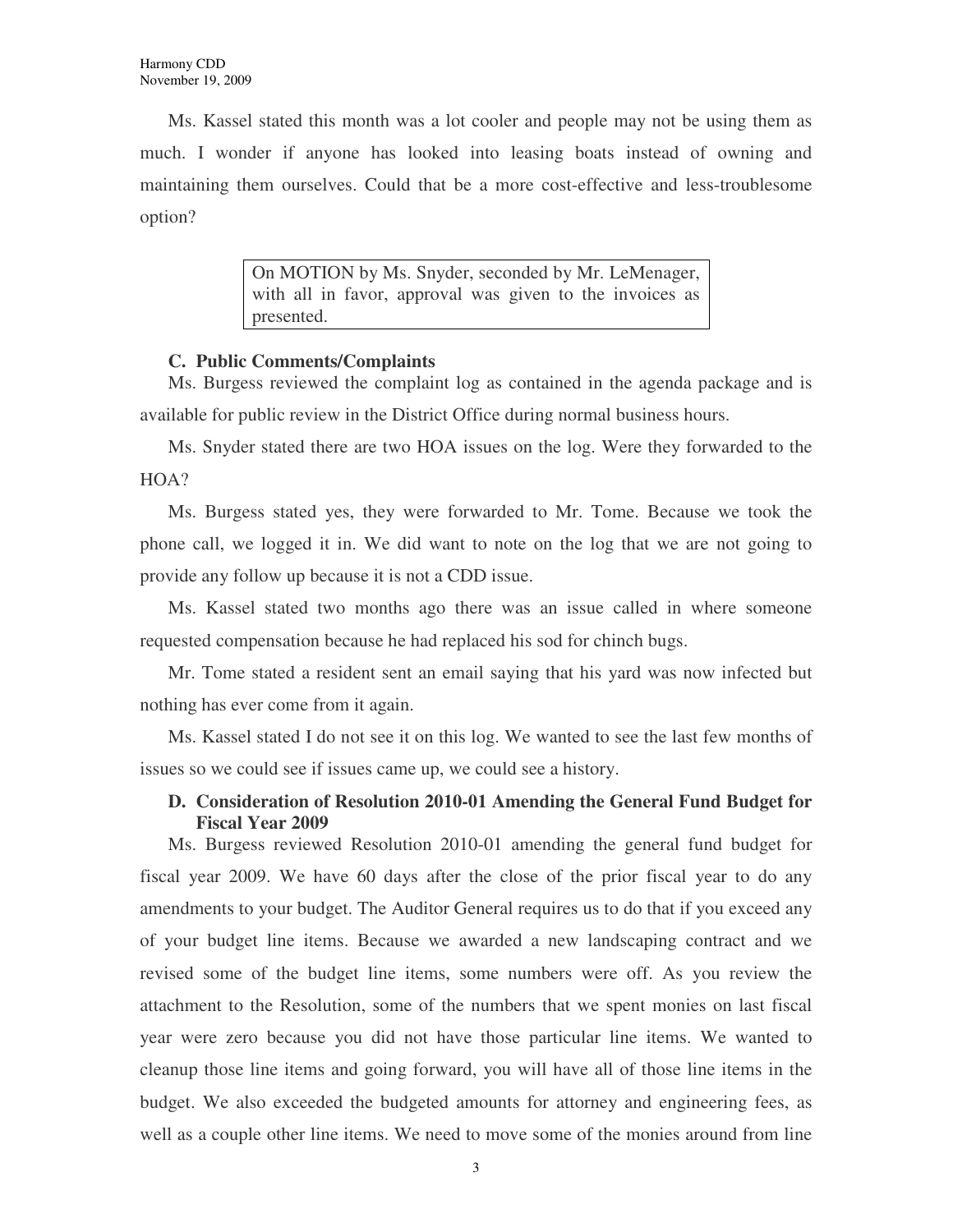items where we did not spend as much money to cover these overages. Part of the overage for attorney fees were related to rulemaking that we went through last year, and with the alleys and landscape bids, there was a lot of extra work done by the engineer and the attorney that we did not anticipate in last year's budget. Those are the only major maintenance contracts, so looking to fiscal year 2010, we do not anticipate that we will have that kind of an overage in those categories. Upon approval of this Resolution, we will be able to present to the auditors a final adopted budget where we did not exceed any line items. It is a true up of your budget.

Mr. Evans stated many CDDs do not go into the detail that we go into on breaking down all our line items. When you try to breakdown our budget in that great a detail, you will have some that are over and some that are under, so we are just adjusting it so that none of them exceed the budget. Some of them may have been invoices that were coded to a multitude of incorrect line items. This also gives us a better tool for forecasting next fiscal year's budget.

> On MOTION by Ms. Snyder, seconded by Ms. Kassel, with all in favor, approval was given to Resolution 2010-01 amending the general fund budget for fiscal year 2009.

### **FOURTH ORDER OF BUSINESS Staff Reports A. Attorney**

Mr. Evans stated I received an email relative to some proposed new language to the Statute related to CDDs and assessments.

Mr. Qualls stated I am aware of this legislation, and I believe it is in a Senate bill. Mr. vanAssenderp is looking into it and we have a meeting setup with the proponent of the legislation to sort out any differences and to make sure the language will not do anything to harm CDDs in Florida.

Mr. Evans stated I read the language and it is disturbing.

Mr. Qualls stated I believe for tax certificate investors who purchase tax certificates, I think it will call into question the lien status of CDD liens, which are first-priority liens, and that is disturbing. It is something we are aware of and something we are working on through the legislative process.

# **B. Engineer**

Mr. Boyd stated I wanted to respond to a concern that was stated last month about one of our invoices. I reviewed my time records for that, and there was a notation that I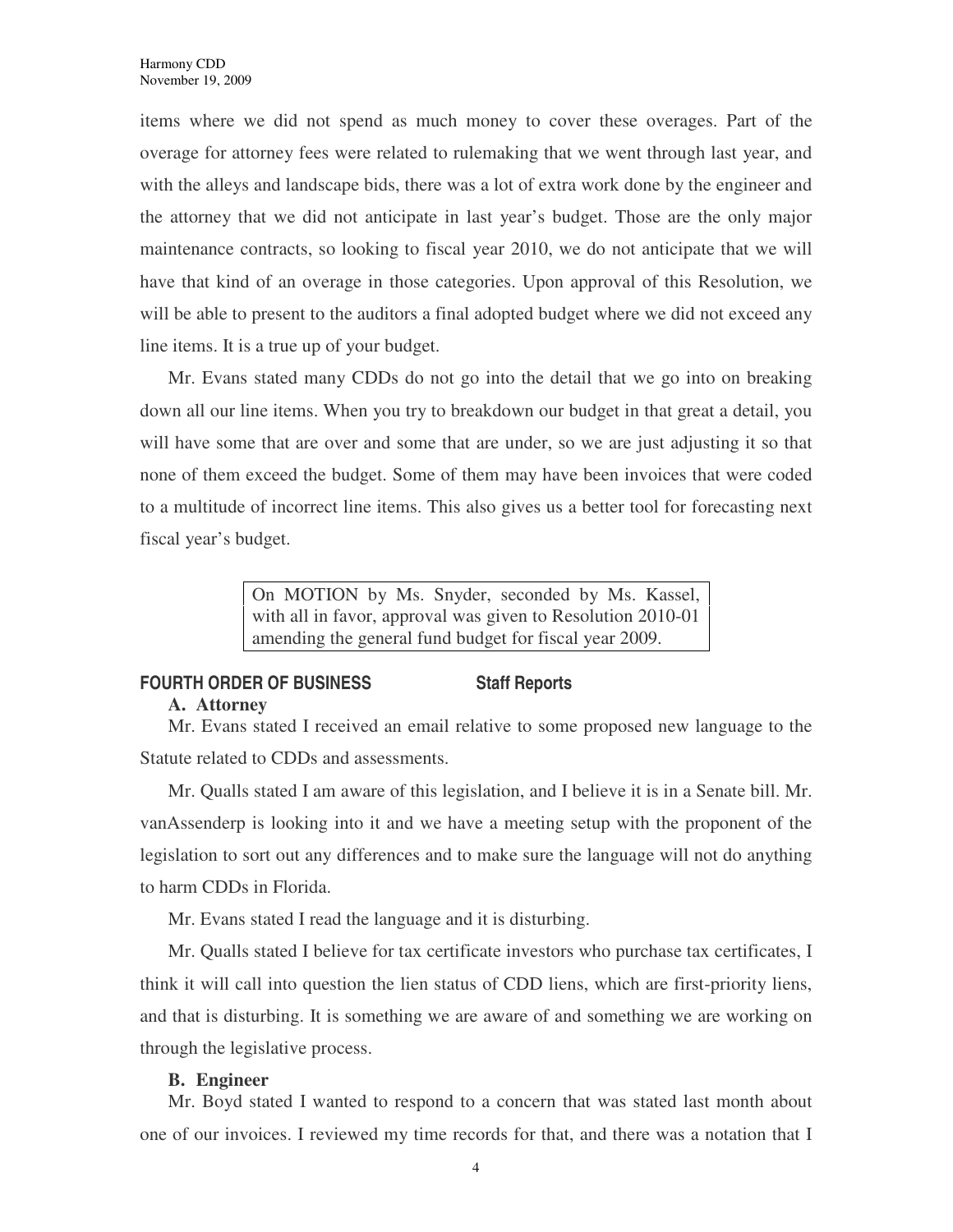made on the draft invoice that two hours needed to be removed from the invoice before it was issued. That did not happen and the invoice was sent including those two hours. I will make sure there is a credit on the next invoice that goes out to reflect that.

Mr. Boyd stated the water line construction is nearly completed. Pressure testing should be starting tomorrow. We will have as-built drawings from the contractor around the first of December. I have the first two pay applications that I will forward to the manager for payment. The first is through October 25 in the amount of \$36,166.50 and the second is through November 25 in the amount of \$3,595. At the December meeting, we anticipate processing the final pay application for the total contract value of work.

Mr. Boyd stated Jr. Davis is ready to begin work on the alleys. Mr. Tome will send an e-blast notice to the community on when the alleys will be repaired. They anticipate starting work the week of December 7. The notice will essentially tell residents not to park their cars with a portion of it hanging over into the alley because they will be coming through to make those repairs. They should wrap it up in about two weeks.

#### **C. Dockmaster/Field Manager**

Mr. Belieff reviewed the monthly boat report as contained in the agenda package and is available for public review in the District Office during normal business hours.

Mr. Golgowski reviewed a proposal to replace the motors in the boats in the amount of \$12,500.

Mr. LeMenager stated I appreciate that it is nice to have a backup boat. But in looking at the activity report, in the last two months, the 20-foot pontoon boat has been used 10 times. The 16-foot pontoon boat has been used 3 times. The 18-foot fishing boat has been used 11 times. The solar boat has been used once. We are talking about a huge amount of money to be spent for this tiny amount of usage. I appreciate that we like to advertise that boating is one of the amenities of the community, but this is crazy. I would like to see a report on how many times two boats have been out at once. This is not a lot of usage and it does not make financial sense.

Mr. Golgowski stated we wanted to be prepared in the event the Board wanted to move forward with the program and have boats that operate properly and to have a reliable backup.

Mr. LeMenager stated I am not disagreeing that it is a great idea to have a boat. But we need to think about how many boats we need and look at how much we are actually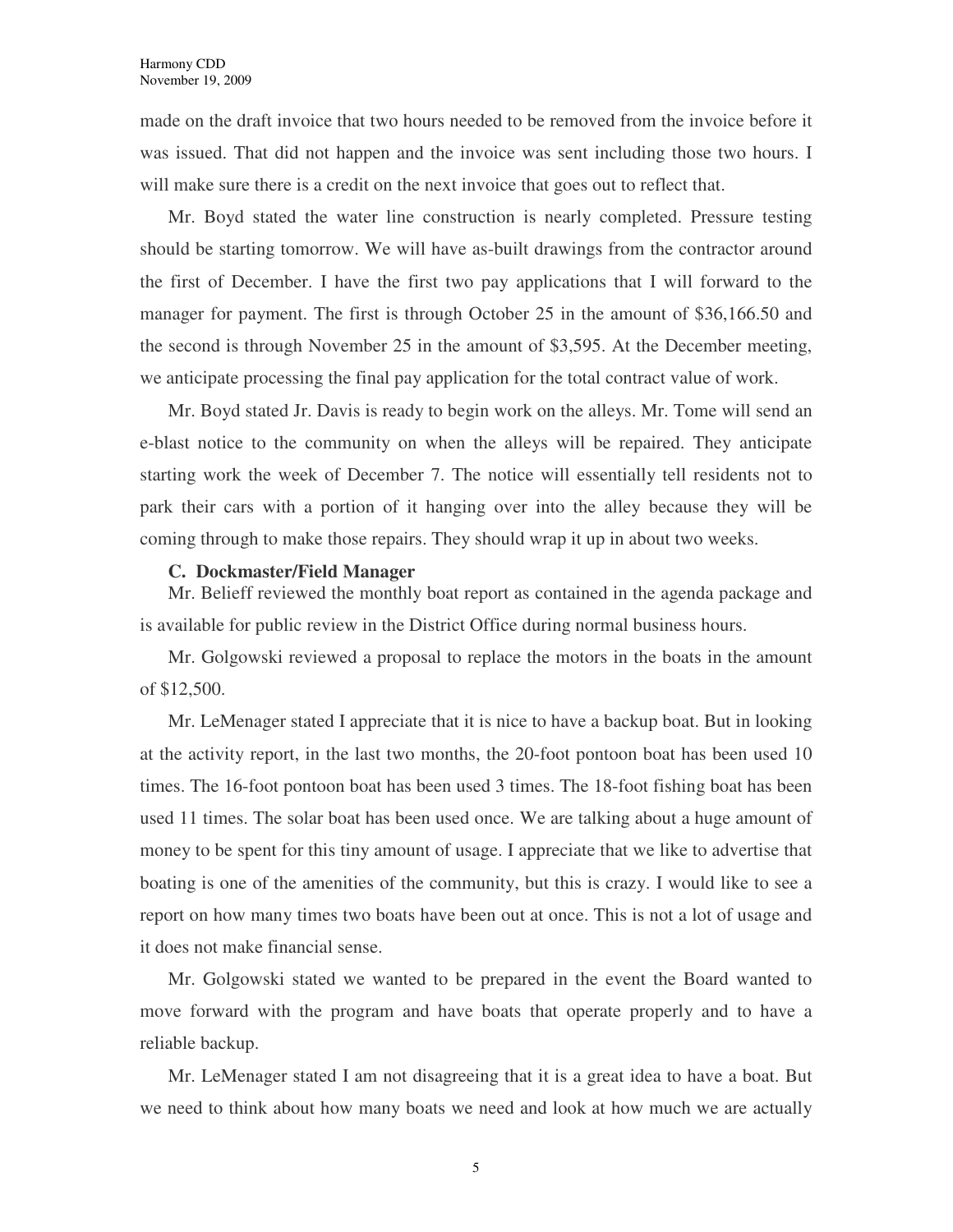spending on them. If you average this out to a cost per trip, it must be \$50 to \$100 per trip and that does not make sense.

Mr. Golgowski stated I think part of the decline in usage has been the unreliability of the boats and people have been stuck in the lake, so Mr. Belieff makes the rescue.

Mr. LeMenager stated then perhaps it makes sense to have one really reliable boat and put the rest in dry dock.

Mr. Belieff stated these boats are not made for commercial use.

Mr. LeMenager stated define commercial use. Thirteen trips in two months does not strike me as commercial usage. It strikes me as low recreational usage.

Ms. Kassel stated it is not necessarily indicative of the entire year. Now that we require a deposit, use has dropped of a little because people have not gone through the process. I agree that the boats are an expensive facility and perhaps there is some way, short of having just one boat available, to reduce the expense by looking at leasing boats versus outright owning the boats. We have the boats and most of the repairs are to the pontoon boats, which are the ones taken out most frequently.

Mr. Belieff stated we have cameras but kids still jump over the fence. We had just replaced the carpets on the boat and I cannot see specifically who because there were people coming and going, but some kids started a fire on the brand new carpet. I chased off over 15 kids on Saturday, and they are all jumping over the fence. They are trying to power shift the boats and some of the damage is not caused by people using the boats appropriately.

Ms. Snyder asked what is the status of the gate we discussed to try to keep people out after hours? Do you have any idea how many people were prevented from using the boats because of the repairs?

Mr. Belieff stated I am not sure but at least there is an alternative if one is down.

Mr. Steve Berube asked is there enough electricity to provide more lighting?

Mr. Golgowski stated we can always add more lighting, but in keeping with the Harmony theme, we have stayed away from overlighting areas.

Mr. Berube stated we have an attractive nuisance and cameras that are semi useless in the dark. It is costing all of us increased maintenance on the boats.

Mr. Evans stated I think Mr. LeMenager brings up a good point, that we need to look at the utilization of the boats. It is not just a simple question of how often are they being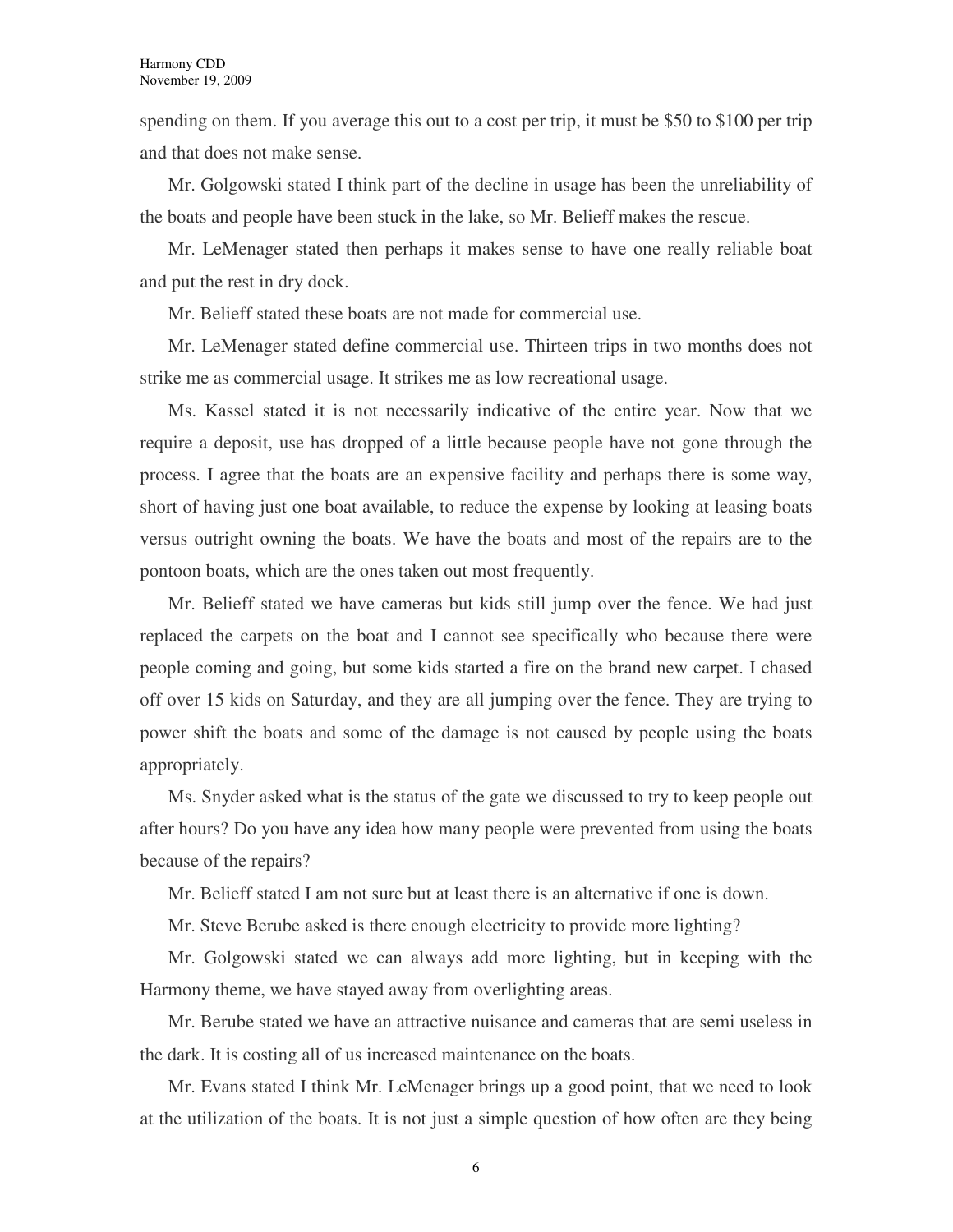used, but are they not being used to their capacity because of their constant breakdowns. It sounds like there is greater demand for use; however, that demand may be hindered because of unreliability. I think that is what we need to look at. We need to look at if there was an increase in utilization and a much more pleasant experience by having boats that are reliable.

A Resident stated it is quite annoying. We fish a lot and it takes a lot of time to pack all our gear and then go out, only to have a boat that is not reliable and breaks down.

Mr. Evans stated if you do not believe the boats are going to be reliable, there will be a reluctance to want to use them. We have such a great facility and we need to spend some time looking at how to maximize the utilization of those assets. It is not a simple question or a simple answer. I would like Mr. Belieff and Mr. Golgowski to look at the usage over the past year to determine the usage and trend. They are just giving us this proposal today as information, not for our action today. We need to give it some consideration. If we want greater utilization of the boating facilities, then we need to entertain the idea of replacing the motors.

Ms. Snyder stated several months ago, we approved certain repairs to the boats, one being of a lesser amount for the controllers. If we had approved the more expensive repair, would that have taken care of the issue we are now looking at?

Mr. Golgowski stated the repairs kept us going, and they may last for several years. If we had replaced the motors at that time instead of repairing them, I cannot say for sure that we would not still need to make these repairs.

#### **D. Landscaping – Luke Brothers**

Mr. Nicholson reviewed the monthly landscaping report as contained in the agenda package and is available for public review in the District Office during normal business hours.

Mr. Evans asked do chinch bugs become more dormant in the fall?

Mr. Nicholson stated yes, and like other bugs, they dig in deeper to stay warm in the winter. The activity right now is not as urgent as it was in August and September.

Ms. Snyder stated a resident asked me when the dead trees are going to be replaced.

Mr. Nicholson stated I will work on that with Mr. Haskett. Anything on the main boulevards are replaced upon request. If they are in a park and I have confirmed it is dead, I will get approval from Mr. Haskett before we remove the tree.

7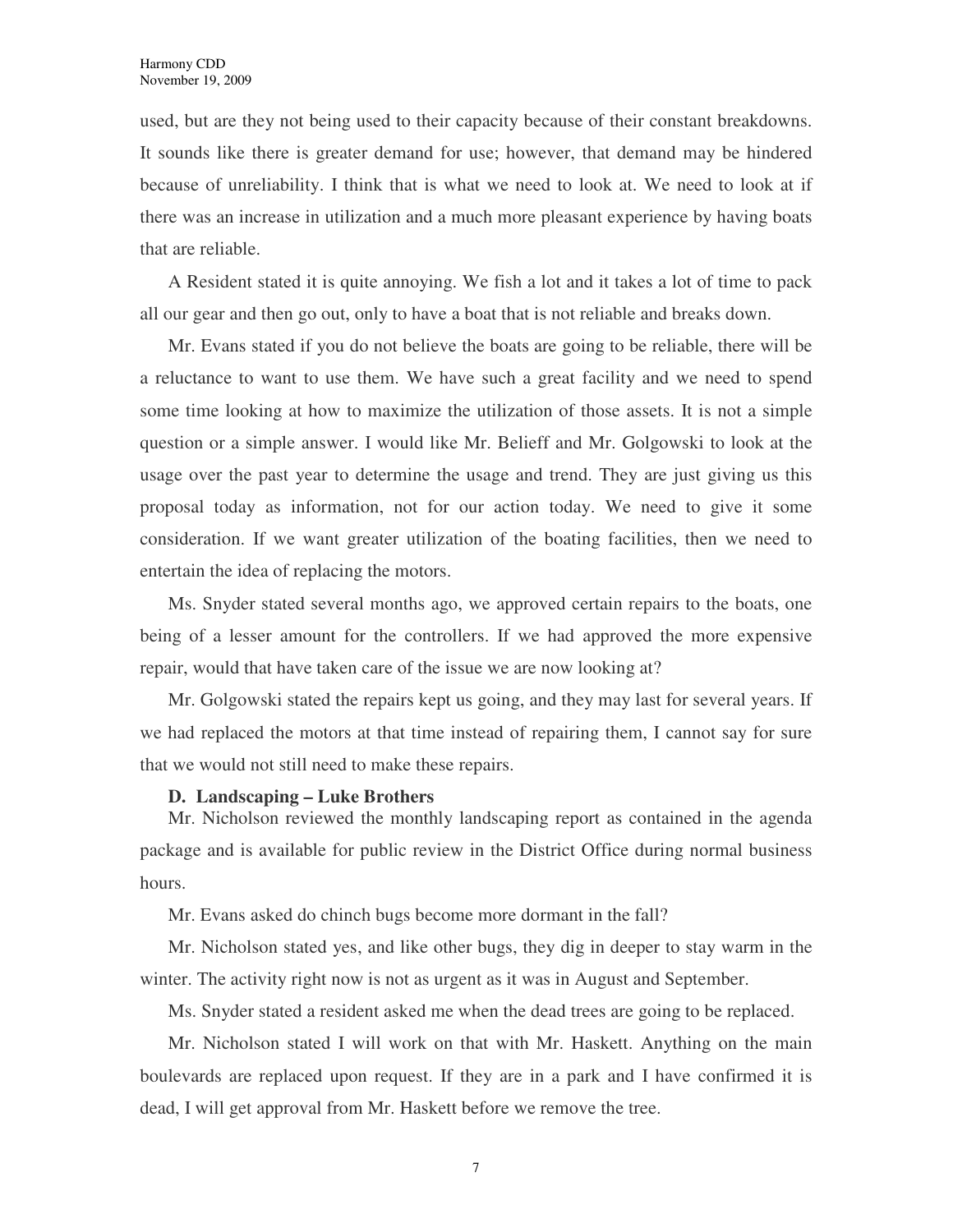#### **E. Aquatic Plant Maintenance – Bio-Tech Consulting**

Mr. Golgowski reviewed the monthly aquatic maintenance report as contained in the agenda package and is available for public review in the District Office during normal business hours.

A Resident stated my friend and I used to see alligators in our pond but we have not seen him lately.

Mr. Golgowski stated they are still there but I would imagine they are submerged. They come out to sunbathe when they are cold. As the air gets colder and the pond stays colder than the air, they will come out into the sun.

The Resident stated I saw someone coming out to remove them.

Mr. Golgowski stated we have had perhaps six alligators removed in the past seven years. When there is an issue with an alligator becoming too familiar with people, they will generally start to cause a problem. We will call in a State trapper, and the one assigned to this area will come out and remove the alligator. It is at a pretty low frequency. Anyone here is able to call the trapper if they see an alligator that is aggressive, but if they respond, they will notify us whenever they remove any alligators.

#### **F. Developer**

Mr. Haskett stated you received an email last week from the manager's office related to the geo-thermal heater for the pool. The main unit of the pool heating for the Swim Club went out, and the issue was related to an exchange coil. It was something that could not have been detected in Symbiont's semi-annual inspection. It was a failure of the coil and was a fluke. It was not under warranty since the warranty was for five years and the unit was installed over six years ago. Therefore, I contacted Mr. Moyer and we discussed the replacement. The unit has been ordered and it is scheduled to be installed on November 30. There are actually two units for the geo-thermal heater, and it was the main unit that went out. The main unit has all the components and command units that make the system operate. The secondary unit attempts to keep the pool at a reasonable temperature to take the chill off. They did some rewiring to accommodate the situation, but the secondary unit is incapable of heating the pool.

Ms. Kassel asked is it possible to replace the coil?

Mr. Haskett stated no, it is actually four coils in one unit, a coil within a coil. When the breach happened, a coil ruptured that allowed pool water to infiltrate, which took out the compressor and condensers and the main components. By the time you figure parts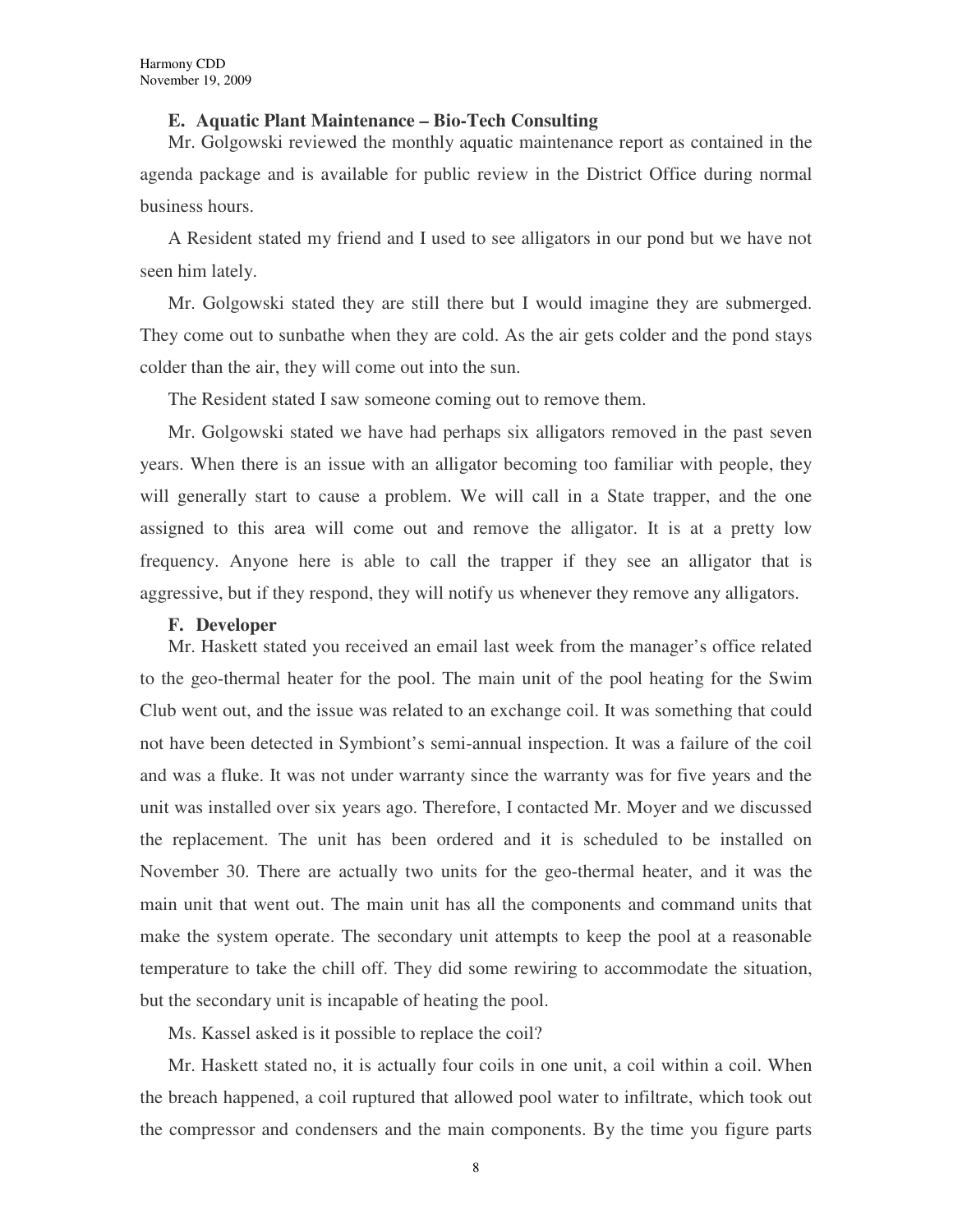and labor, it would have been close to the same amount as to replace the whole unit, plus now we have the longer warranty.

Ms. Snyder asked has there been any thought given to an extended warranty?

Mr. Haskett stated I can check into that to see if they offer something like that. I tried to research what the original cost of the geo-thermal unit was, but it was bundled in with the whole pool package, so I was not able to compare this price to what we paid when it was originally installed.

Mr. Haskett stated regarding the fence at the dock, that is still on my task list and I will move it up to a higher priority since there is more activity happening at the lake. There are a couple manufacturers that I am getting information from since this is not an off-the-shelf item for the gate. I will provide some information soon, and if I receive it prior to the next meeting, I will email it to everyone.

Mr. LeMenager stated I know that along U.S. 192, there is some building going on.

Mr. Tome stated it is the frame of a sign that we will be installing. This is a developer cost for marketing purposes. These were included in the macro CDP that we recently did.

#### **FIFTH ORDER OF BUSINESS Supervisor Requests**

Ms. Snyder stated some residents have mentioned to me that the cement drainage structures in the yards need to be pressure washed. I am not sure if this is a CDD issue or an HOA issue. Some are washed and some are not, and the ones that are not look really bad. The television station gives us watering days and is that for this County?

Ms. Kassel stated you can water from Wednesday at 9:00 a.m. to Thursday at 9:00 a.m., and then on Saturday at 9:00 a.m. to Sunday at 9:00 a.m.

Ms. Snyder stated some of the Harmony property has been watered at times other than that.

Mr. Haskett stated we have new turf being installed, and there is an exception for new landscaping. We are also trying to work with South Florida Water Management District on their guidelines and rules when it comes to our Maxicom system. It is all computer controlled and weather updated and it is more intelligent than we are when it comes to irrigating, but it is being limited by the scheduled watering dates and it cannot do its job to its full capacity.

Mr. LeMenager asked do those rules apply to reclaimed water?

Mr. Haskett stated yes, any type of water.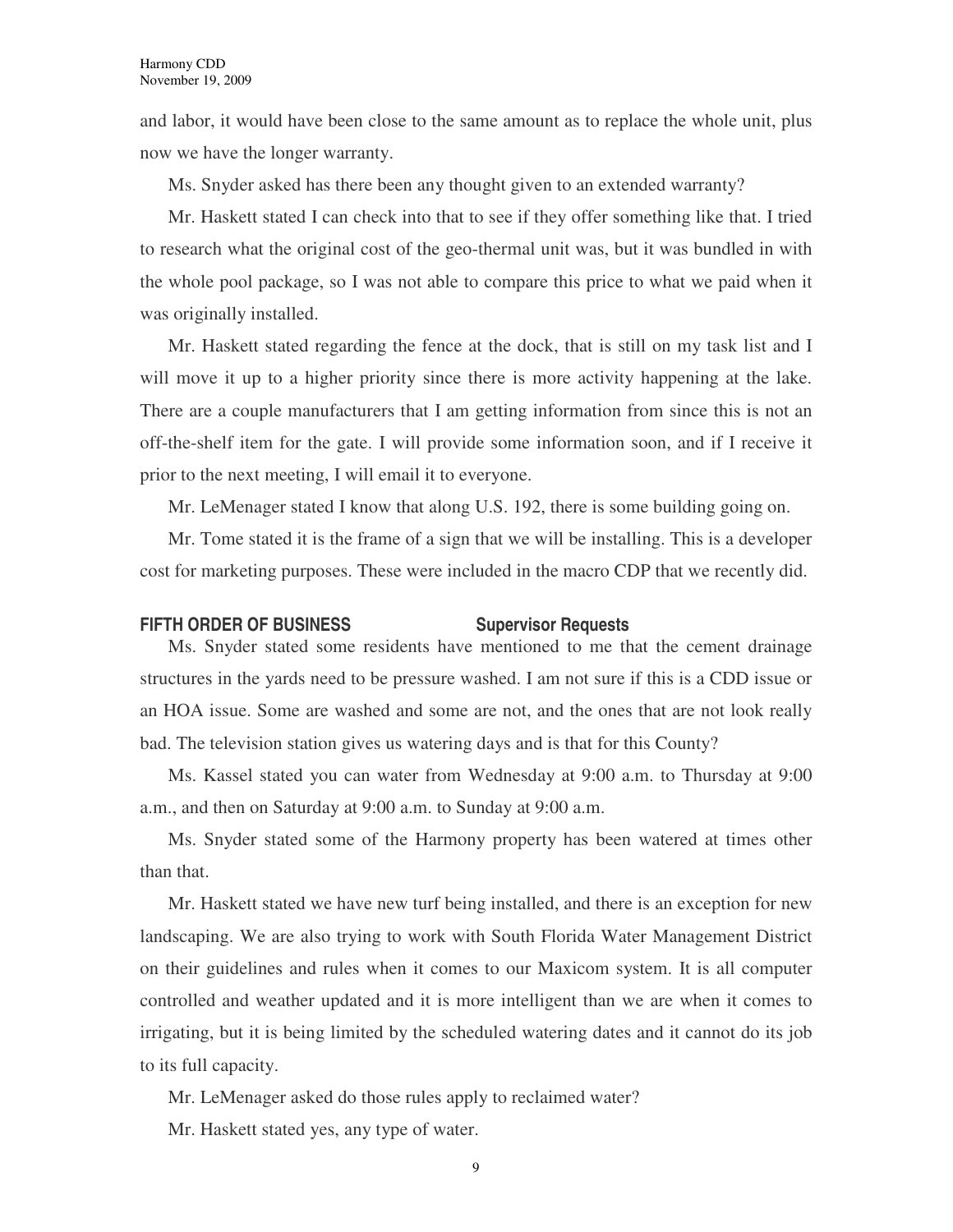Ms. Kassel stated what comes out of our system is still potable water.

Mr. Tome stated we will address the pressure washing of the drainage structures through an e-blast and the Harmony Notes. I think there is an opportunity to explain what to use, how to do it, and how not to kill your grass.

Ms. Kassel stated at the end of the meeting last month, we discussed No Trespassing signs but we never came to any action on whether or not we need signs there.

Mr. Evans stated we do not need any signs because they are public roads. The properties are private, but it is a different question. There were deputies at the scene but I do not know what happened.

Mr. Berube stated it went nowhere.

Ms. Kassel asked do private landowners need to post any no trespassing signs on their property? Or is there an implicit no trespassing on undeveloped lots?

Mr. Qualls stated as the attorney for the District, which is public lands, I have not researched those issues relating to private property.

Ms. Kassel stated the signs that were there have now been removed.

Mr. Evans stated they were construction related signs because it was a designated construction site.

Mr. Qualls stated I would be surprised that there is a requirement or a duty on the landowners to install no trespassing signs. I do not have one on my yard and I do not think I am in violation of any Statutes. To me, that is a choice of a private landowner. There could be some benefit to installing the signs because you are putting everyone on notice that if you are on this property and you get hurt, that is your problem because we told you not to be here. I do not think there is a duty to do so.

Ms. Kassel stated I know that you cannot prosecute someone for being on your property unless you have posted it properly, in the State of New York.

Mr. Qualls stated it is difficult to prosecute when the deputies do not file a report. There are multiple issues and there are several ways to try to prevent that from happening again.

Mr. Berube stated I think it was a one-time event. I do not think it is a huge issue and it has not happened again.

Ms. Kassel stated I am not talking only about that property but all kinds of things that might happen in other properties.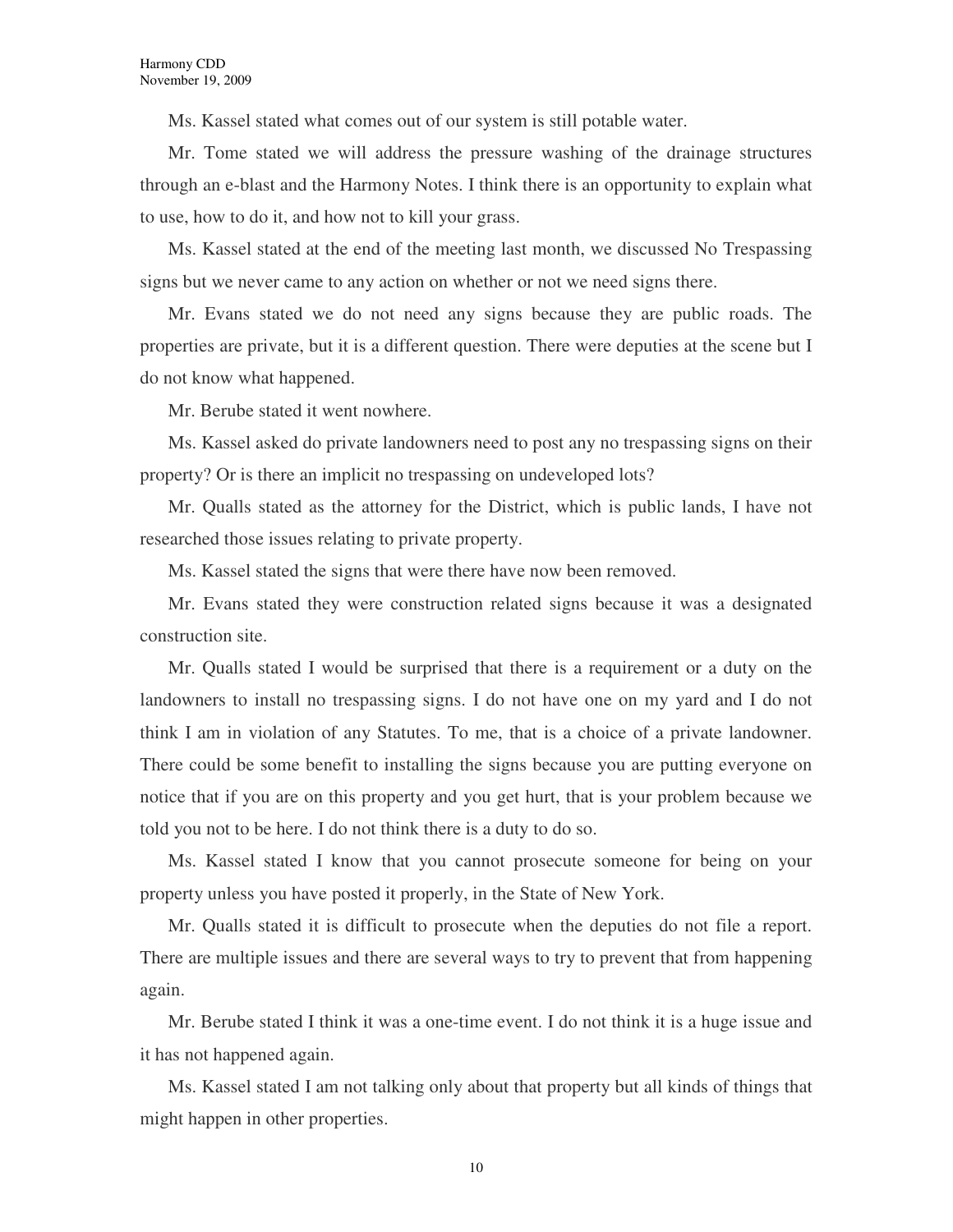Mr. Berube stated we can get sign overload and people will start to ignore them. The issue is who will enforce them.

Mr. Tome stated part of the reason for the sign being removed is for marketing for interested purchasers. If there is a big sign telling people to stay out, people will keep driving and not even look at it.

Ms. Kassel stated we received a landscaping proposal last month and the Board wanted a month to think about it. Pam LeMenager and I went through the community with Mr. Nicholson. We received a palette of native plant materials from Mr. Golgowski, so Ms. LeMenager and I reviewed areas that would be appropriate to change out to more natural plants. We wanted to save the CDD money by relocating some existing plant material to replace ones that were doing poorly, and then we are proposing to install new material to replace the dead material. The proposal has some additional areas that need attention, and with the new areas and better plant materials, the cost is pretty reasonable. There are other areas we will consider for the future. This proposal is for \$13,500. I do not know what additional money was included in the budget for unscheduled maintenance.

Ms. Burgess stated for groundcover, there is \$3,000 for unscheduled maintenance. There is a landscaping miscellaneous services amount of \$10,000 for one-time landscape maintenance expenses, either not included in the budget or that we did not anticipate.

Mr. LeMenager stated we heard excuses for years regarding the original landscaping, and perhaps we were taken advantage of with the previous company in terms of what we received versus what we paid for, considering how shabby things look now. I like Luke Brothers saying that if they plant these, the plants are guaranteed for as long as they have the landscape maintenance contract. That means as long as they are here, there will never be anymore cost to us. The community in general does not look very good. It could certainly have a lot more interest. I am swayed that this is a good idea to do, because we will not have this expense again as long as we keep Luke Brothers. The landscaping has gotten run down and it does not look as good as it used to. This is not a bad idea in terms of an investment. The number one thing that helps sell homes and helps all of our property values is people being impressed with the community and buying property. I have always been a champion of spending money on trees because that is always people's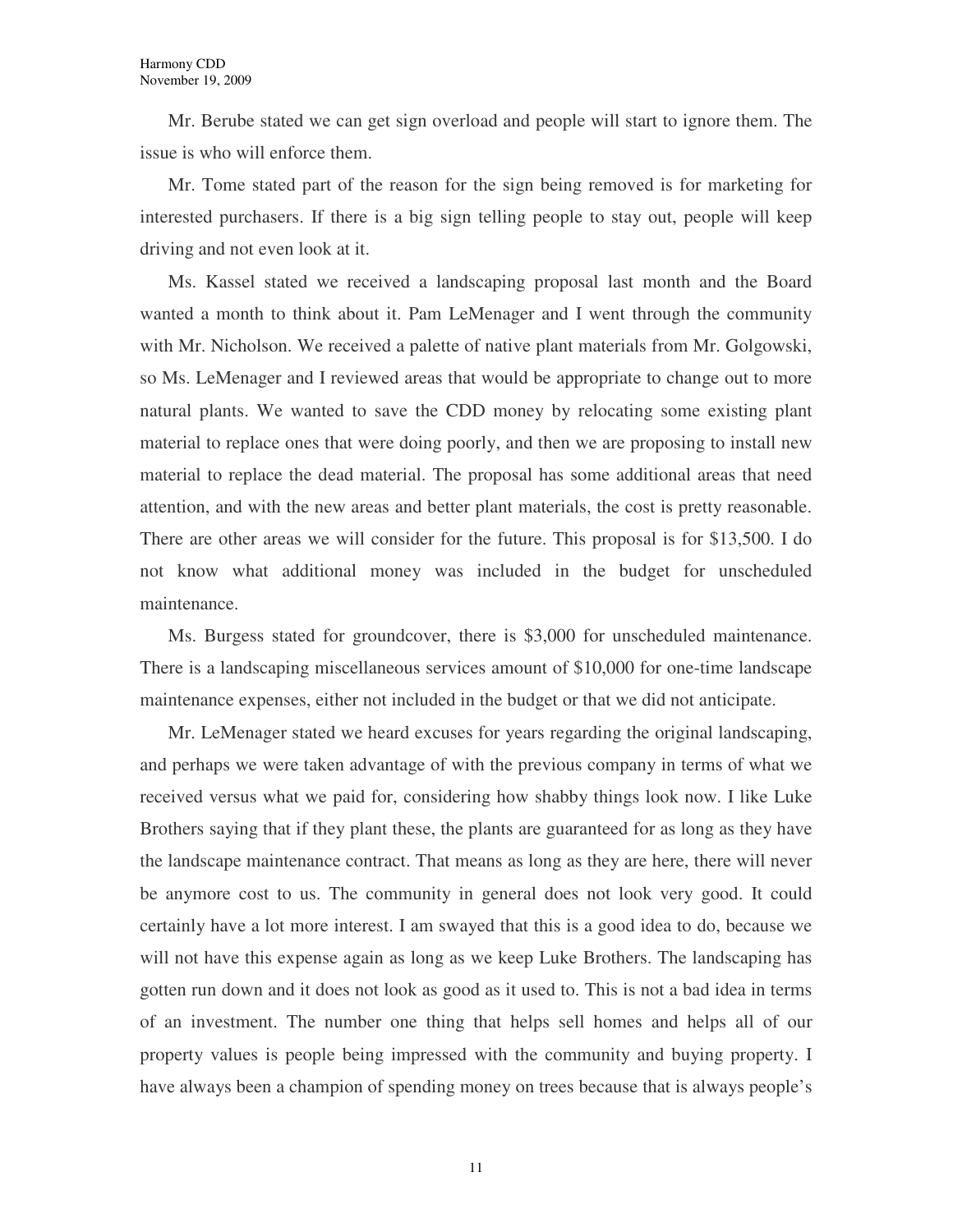first impression, and the same with this. We want people to see that our community is kept up well, as well as seeing all our other facilities.

Mr. Evans stated we discussed replacing street trees, and they were to be replaced with comparable size and quality of the existing trees as opposed to replacing them with smaller trees. Where is that estimate? That is a program we have already said we want to move forward with, and there will be quite a bit of expense involved in that.

Mr. Tome stated we did the survey and it has been mapped. We did not have a precise estimate of the number of trees, but the concern with trees not on the main boulevards is that there is no irrigation to those yards and you would not be able to solve the problem of replacing those trees. We were concentrating on the main boulevards where if a home is in foreclosure and there is a new buyer who is making efforts to bring it back to an acceptable standard, then we will look to replace that tree. The disadvantage is we will not receive the price benefit of a bulk replacement. The issue did not go any further because of the discussion of trees not on a main boulevard and the irrigation issues.

Mr. Evans stated we have already determined that we need to replace some of these trees, and I do not know the cost estimate to do that. We now have a proposal for \$13,500 and we do not have it in the budget. We are going into the second month of a new fiscal year, and we have a category of \$10,000, which is supposed to carry us for an entire year, and we have \$3,000 in groundcover to carry us for an entire year.

Ms. Burgess stated there is also another category, a separate miscellaneous operation and maintenance line item for \$20,000 anything else that was not anticipated in any other category. This is the beginning of your fiscal year.

Mr. Evans stated we just had an expense of \$16,000 for a pool pump that we did not anticipate.

Ms. Kassel asked is there anything extra budgeted for trees?

Ms. Burgess stated there is \$2,000 for unscheduled maintenance.

Ms. Snyder stated we also have two budget items for tree services and tree trimming.

Ms. Burgess stated Tree Services is for the certified arborist who does 10 feet and above. Tree Trimming includes the existing contract with Luke Brothers plus an additional \$2,000 for 10 feet and below.

Ms. Snyder asked can we use that to replace trees?

12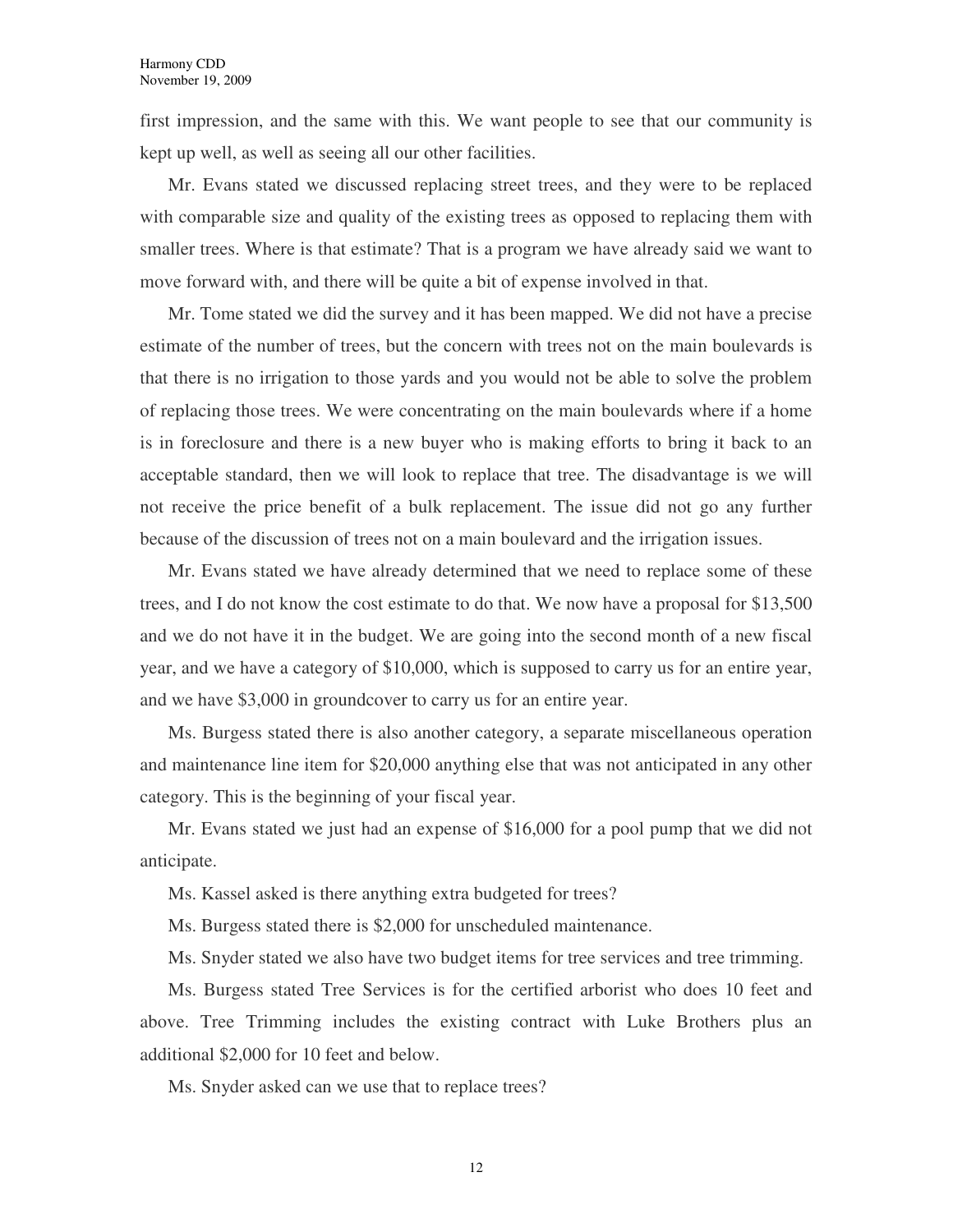Ms. Burgess stated yes, it is unscheduled maintenance and it is related to trees, so you could use that \$2,000 for tree replacements. There is also the \$10,000 miscellaneous budget line item for any other miscellaneous landscaping expenses.

Mr. Evans asked do we want to spend our entire groundcover budget and miscellaneous budget on one proposal right now going into the second month of our fiscal year? Or do we want to be a bit more conservative and wait a few more months to see if there are any unforeseen expenditures that come up? Do we fix the pool pump or do we want to replace groundcover? Or do we want to address the trees before we consider the groundcover?

Ms. Kassel stated we can do some areas and leave other areas for later in the year.

Mr. Evans stated it is a lot to think about. Whatever excess funds we have, I like to hold on to them because there will be things that break. The pool pump is a perfect example. This landscaping is selective, but fixing a pool pump is mandatory. The boat falls between selective and mandatory. This landscaping is more optional.

Ms. Snyder asked what if we pared it down and selected some locations that were a higher priority?

Ms. Kassel stated Long Park is where many people walk every day and there are many beds from the Five Oaks Circle to Schoolhouse Road along Cat Brier where beds have been in poor shape for years.

Mr. Evans stated I think it is a great idea and I complement you on the magnitude and effort that went into compiling the presentation. But I come back to the financial management aspect. Do we want to spend money on beds right now at the beginning of this year? We have allocated only a certain amount of money and do we want to spend all of our money on this proposal right now? Or do we want to spend part of it now and hold the rest in abeyance until we get further into the fiscal year to determine if there will be any other surprises? When we prepared this budget, we did it very cautiously. That is why we had to amend our budget from last year. We did the best we could to estimate in all of these categories. We did not have an assessment increase this year and we are closely monitoring expenses. It is not an enhancement that we budgeted for.

Ms. Kassel stated we also have the \$50,000 reserve.

Mr. LeMenager stated we have significantly more than that, close to \$400,000.

Ms. Kassel stated we specifically budgeted \$50,000 as a cushion.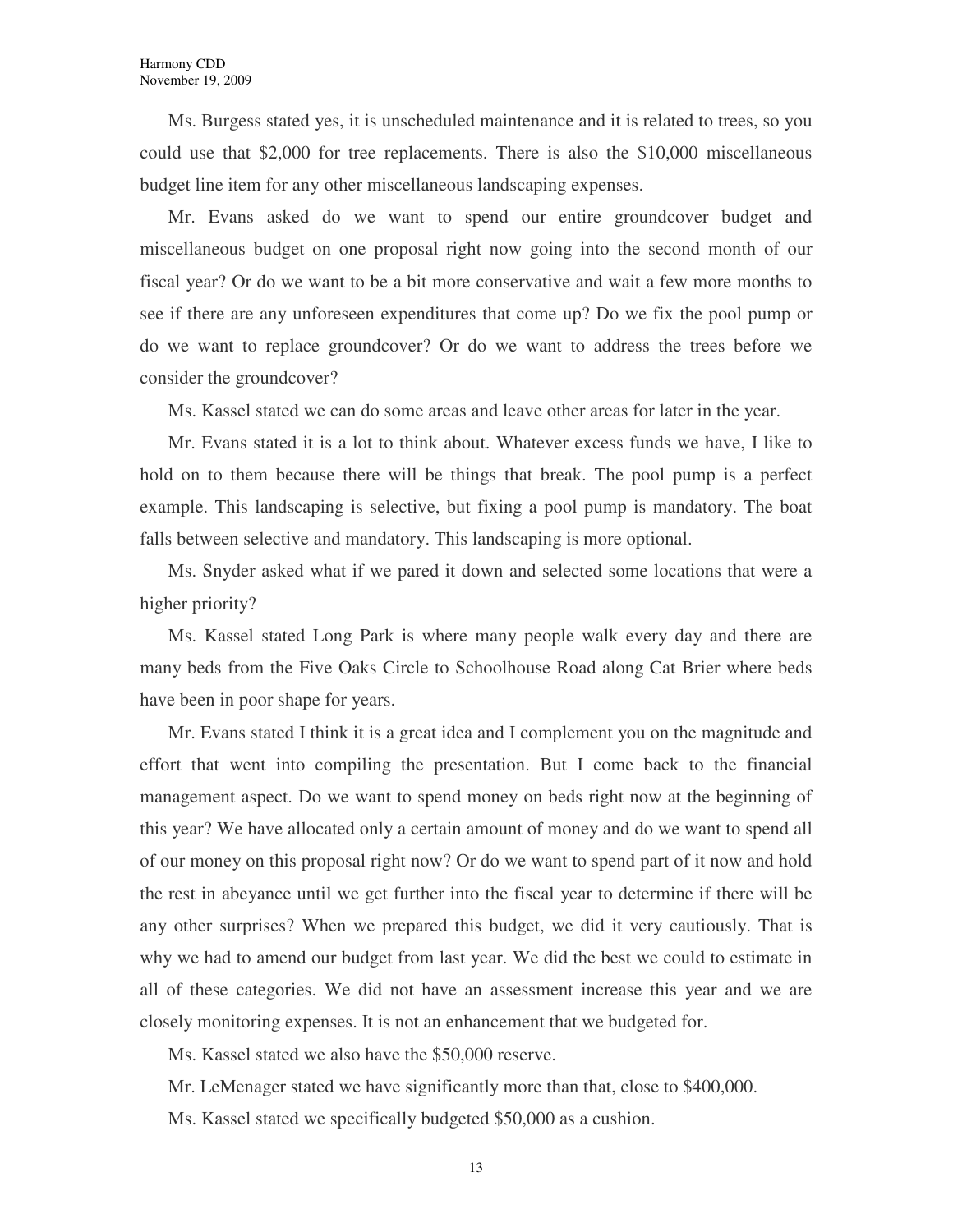Mr. Evans stated we have a self-help remedy in the event there is a disaster. We have some money set aside that allows us to fix all of that stuff that is not covered by insurance. Because we have the capacity of self help, we have a lower insurance cost. That is one component. We also have an operating fund with monies set aside to pay the bills before we receive monies from the tax collector. We do not touch those two funds. We need to work within the framework of the budget that we have. If it makes sense and we want to phase this in, that is a decision for the Board to evaluate. We can spend it now, we can phase it in, or we can address it later in the year. Personally, my approach is ultra conservative for any kind of enhancement.

Mr. LeMenager stated I appreciate Mr. Evans's comments. This is an issue that we have been working on for several months. It is a matter of a situation that has developed over a long time, probably exacerbated by the change in landscape contractors. Things went downhill during the transition to Luke Brothers. I am still swayed by the argument that we have Luke Brothers for at least three years. This is a one-time cost and we will not have any expenses for at least three years, assuming we retain them for the renewal period and into the future. It is a matter of timing, but it does not strike me in terms of a huge amount of money to be phased in over three years.

Ms. Kassel stated I propose that we phase the installation so that we wait until January for the first installation and then wait until April or May, providing the planting period is appropriate, and then wait until September to do the balance. Then we are phasing in the cost over the year but yet we are still seeing some improvements over the year. In case some big expense comes up, we can always delay installing the balance of the phases.

Mr. Evans asked shall we revisit this in December and you can prioritize the areas that you think are the most appropriate?

Ms. Kassel stated yes. I would ask the audience to speak up and let us know areas that you think would be priorities for these plantings.

Ms. Burgess stated last year my community had extensive frost damage, and I would like to confirm with them that frost damage is covered under their free replacement guarantee. I would hate to have that not covered, and everything you install in January freeze at the end of the month.

Ms. Kassel stated I will confirm that with him.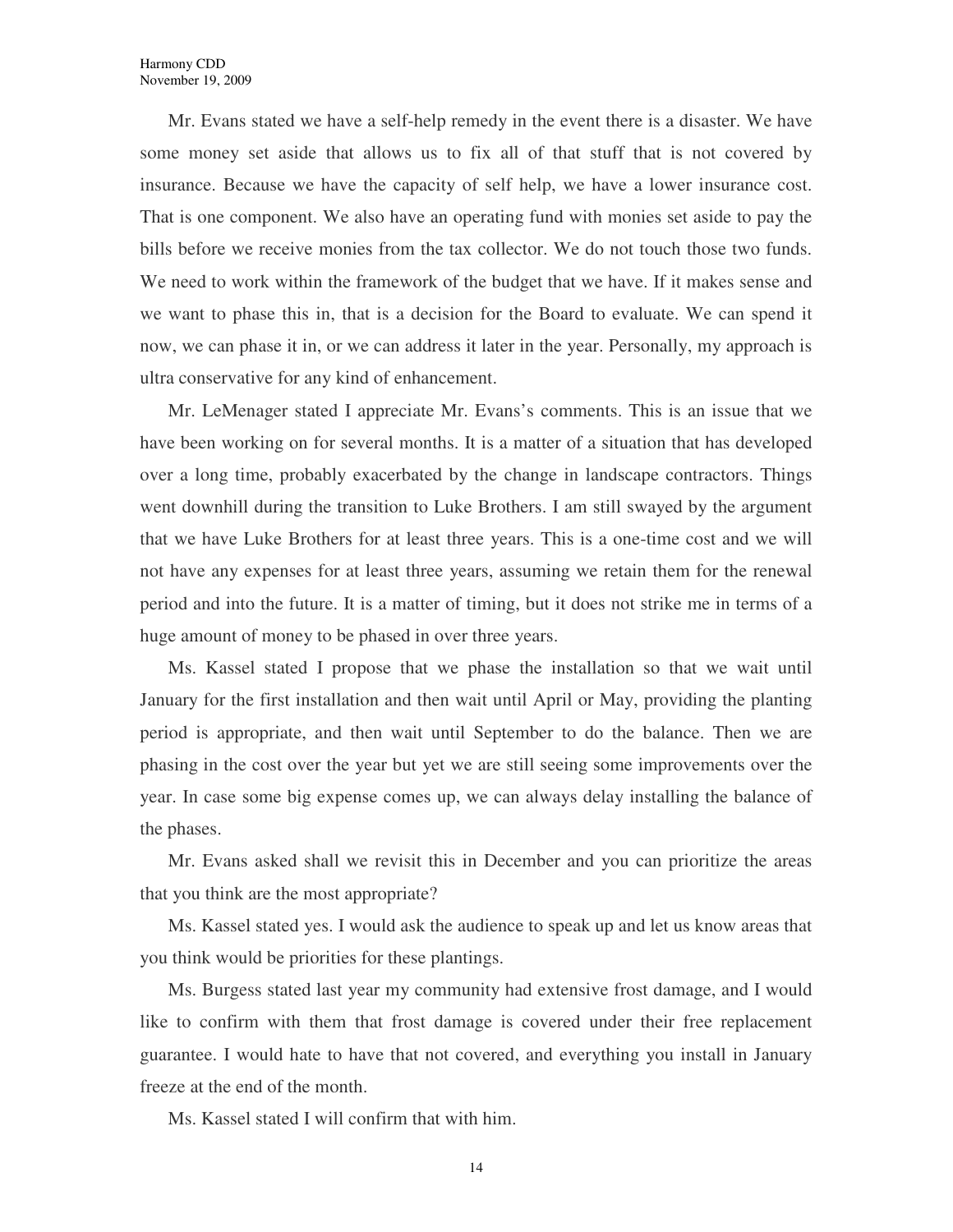Ms. Snyder stated I agree with phasing it in every quarter and seeing where we are before we proceed.

Ms. Burgess stated you will also see the community's response to the plantings.

Mr. LeMenager stated we have had four meetings where one Board member has not shown up. What is the status of the fifth member of this Board?

Ms. Burgess stated we have not received any communication from him. We are not sure where he is. Until there is a resignation letter, he is still considered a member of the Board.

Mr. LeMenager asked do we have any knowledge that he still lives in Florida?

Ms. Burgess stated the Development Company was trying to locate him, but I have not heard.

Mr. Tome stated it is my understanding that he still lives in Florida. We have not received any returned mail or anything to indicate otherwise.

Ms. Burgess stated so he is not disqualified because he has moved out of State. We have no knowledge that he has moved out of State.

Mr. LeMenager asked what is our legal position with respect to a Supervisor who has abandoned his position?

Mr. Qualls stated the Statutes do not cover abandonment. The Statutes address when a Supervisor resigns, and at that point the Board selects a replacement to carry out the remainder of the term. That is not something that is optional. It is something the Board "shall" do. It hinges upon a resignation. Is it because Mr. O'Keefe cannot be contacted? I can look into it and give a report in December. Maybe there is some precedent for a Board member who is not fulfilling his obligations.

Ms. Kassel asked is it possible to contact him?

Ms. Burgess stated we can certainly contact him and ask what his intentions are.

Mr. LeMenager stated we took our seats one year ago and we had a nice speech outlining our duties and responsibilities. It has been four months and he has been ignoring those obligations. What is the position of the law?

Mr. Qualls stated the law does not address that directly.

Mr. Evans stated he either leaves the State or resigns. We will try to contact him and see what his intentions are.

### **SIXTH ORDER OF BUSINESS Audience Comments**

15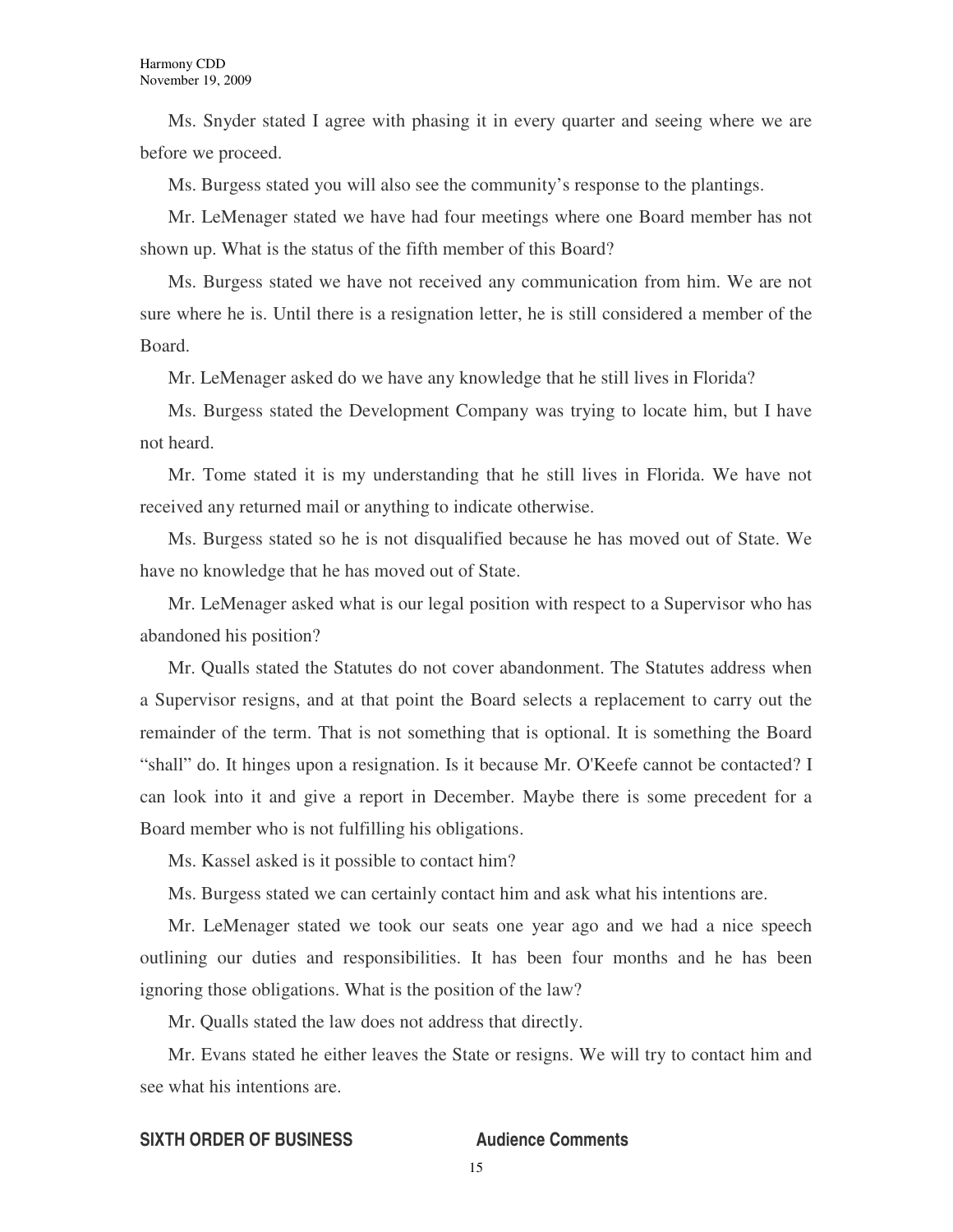Mr. Dennis deMaria stated we purchased a home here last year and we moved here from Massachusetts. We enjoy this community and we want our fellow northerners to consider moving to Harmony because they will get more than just a home here. The facilities that you provide are of great interest to them, as well as the flowers and the landscaping. I know you have to assign costs to budget items, but your facilities and landscaping are what bring people to the community. They want to swim in the pool every day in February or go for walks on the trails. As you assign dollar values to those facilities, I think this community is in a development stage in its youth. It is growing. We invested here because we saw that it would be a good investment for us.

Mr. Evans stated it is a delicate balance.

Mr. deMaria stated you are correct and we are marketing this community as best as we can.

A Resident stated my father would like to know the relationship of the District to the 3E Corporation.

Mr. Evans stated 3E Corporation originally owned this property many years ago until Birchwood bought the property. They were the ranchers.

Ms. Kassel stated I would like to hear from the audience as to your thoughts on the landscaping proposal we discussed.

Mr. deMaria stated we had family and friends visit, and they were so impressed with the area. It is a great community and the landscaping is the color in the portrait that puts it all together. They commented on how beautiful the flowers and the trees are. You should continue that program.

The Resident stated we have a huge problem of people in my neighborhood not picking up after their dogs and they let them run loose off a leash. I go out with my dog at night and we were almost attacked by another dog running loose.

A Resident stated these dogs are allowed to run outside and do their business, while the owners stay in the house, and then they call them back in after a period of time. We have called animal control several times, but by the time they arrive, the dog is back in the house.

Mr. Berube stated I think we as the community notice the deficiencies in the flower beds, but to someone driving through in a car, they do not see those same things. Overall the community looks good. I realize we have a tight budget because you did not want to